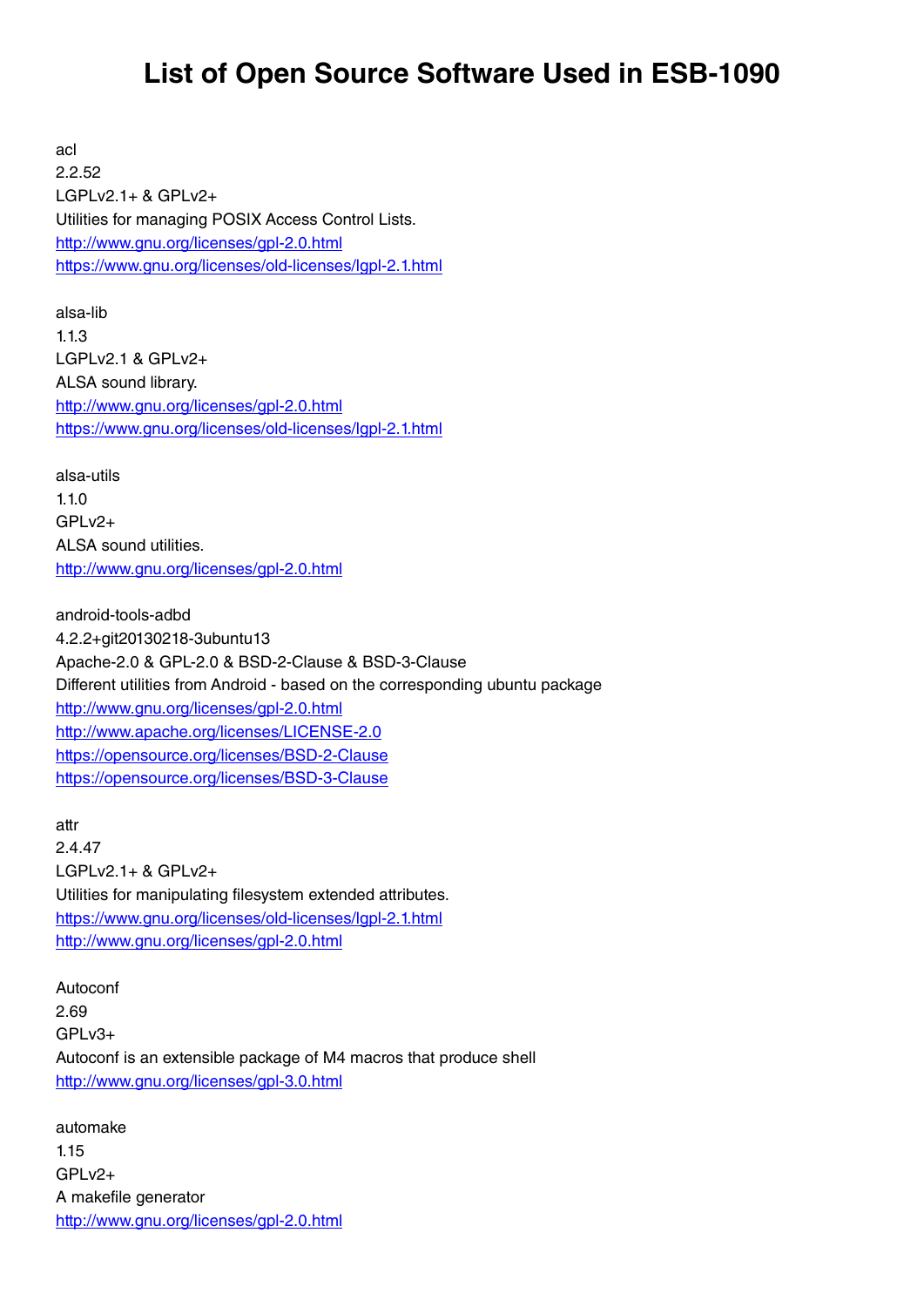base-files 3.0.14 GPL<sub>v2</sub> The base-files package creates the basic system directory structure and provides a small set of key configuration files for the system. <http://www.gnu.org/licenses/gpl-2.0.html>

base-passwd 3.5.29 GPLv2+ The master copies of the user database files (/etc/passwd and /etc/group). The update-passwd tool is also provided to keep the system databases synchronized with these master files. <http://www.gnu.org/licenses/gpl-2.0.html>

bash 3.2.57 GPLv2+ An sh-compatible command language interpreter. <http://www.gnu.org/licenses/gpl-2.0.html>

bash-completion 2.5 GPLv2 Programmable Completion for Bash 4. <http://www.gnu.org/licenses/gpl-2.0.html>

bc 1.06 GPLv2 bc is an arbitrary precision numeric processing language. <http://www.gnu.org/licenses/gpl-2.0.html>

bind 9.10.3-P3 ISC & BSD ISC Internet Domain Name Server. <https://www.isc.org/licenses/> <https://www.freebsd.org/copyright/freebsd-license.html>

bison 3.0.4 GPLv3 <http://www.gnu.org/licenses/gpl-3.0.html>

Boa 0.94.13 GPL1.0 Boa is a single-tasking HTTP server. <https://www.gnu.org/licenses/old-licenses/gpl-1.0.html>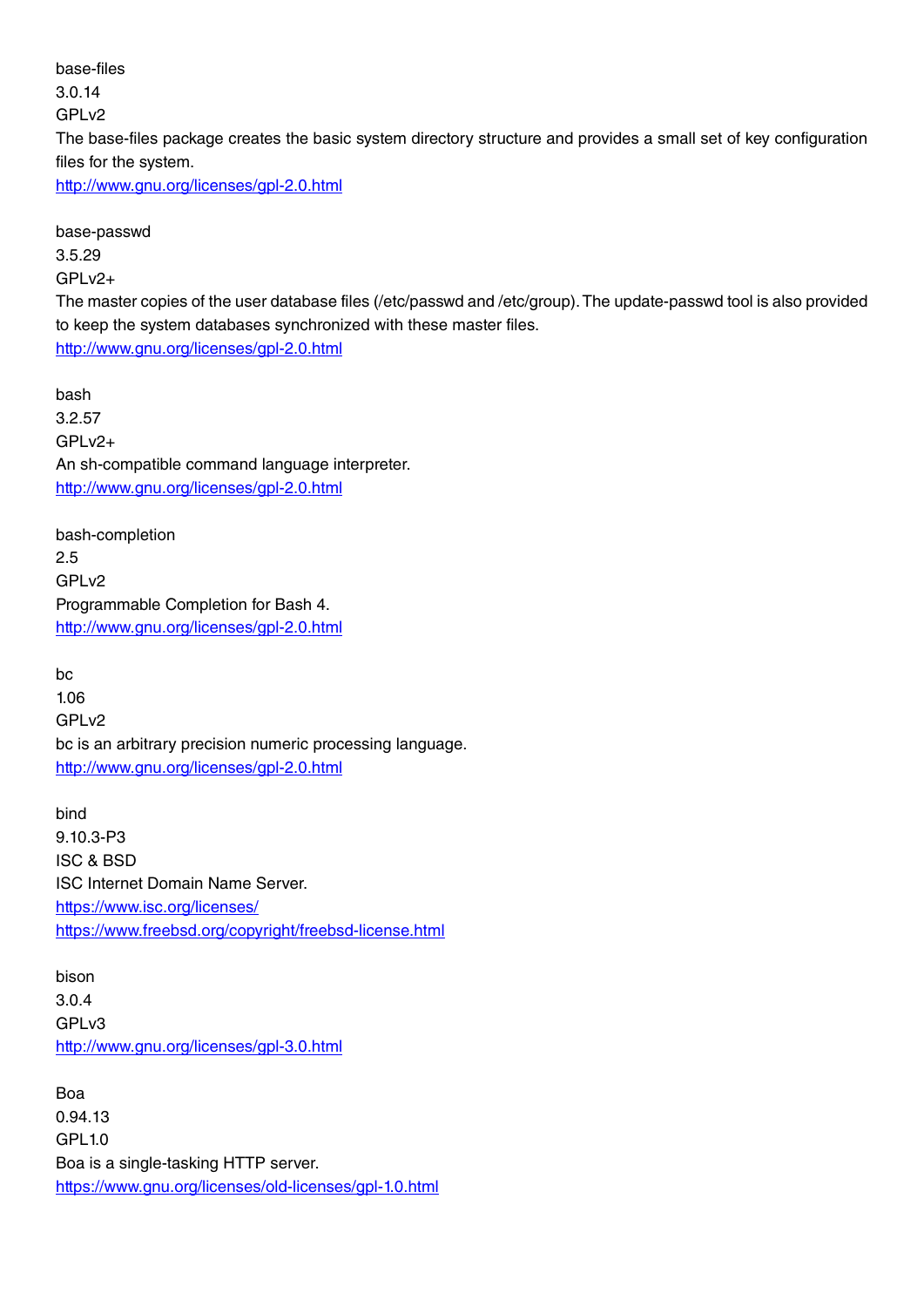## busybox

1.24.1

GPLv2 & bzip2

BusyBox combines tiny versions of many common UNIX utilities into a single small executable. It provides minimalist replacements for most of the utilities you usually find in GNU fileutils, shellutils, etc. The utilities in BusyBox generally have fewer options than their full-featured GNU cousins; however, the options that are included provide the expected functionality and behave very much like their GNU counterparts. BusyBox provides a fairly complete POSIX environment for any small or embedded system.

<http://www.gnu.org/licenses/gpl-2.0.html> <https://spdx.org/licenses/bzip2-1.0.6.html>

bzip2

1.0.6

bzip2 compresses files using the Burrows-Wheeler block-sorting text compression algorithm, and Huffman coding. Compression is generally considerably better than that achieved by more conventional LZ77/LZ78-based compressors, and approaches the performance of the PPM family of statistical compressors. <https://spdx.org/licenses/bzip2-1.0.6.html>

c-ares 1.12.0 MIT c-ares, an asynchronous resolver library <https://opensource.org/licenses/MIT>

check 0.10.0 Check is a unit testing framework for C <https://libcheck.github.io/check/>

cmake 3.7.2 **BSD** CMake is a cross-platform, open-source build system generator. <https://www.freebsd.org/copyright/freebsd-license.html>

coreutils 6.9 GPLv2+ The GNU Core Utilities provide the basic file, shell and text manipulation utilities. These are the core utilities which are expected to exist on every system. <http://www.gnu.org/licenses/gpl-2.0.html>

cracklib 2.9.5 LGPLv2.1+ Password strength checker library. <https://www.gnu.org/licenses/old-licenses/lgpl-2.1.html>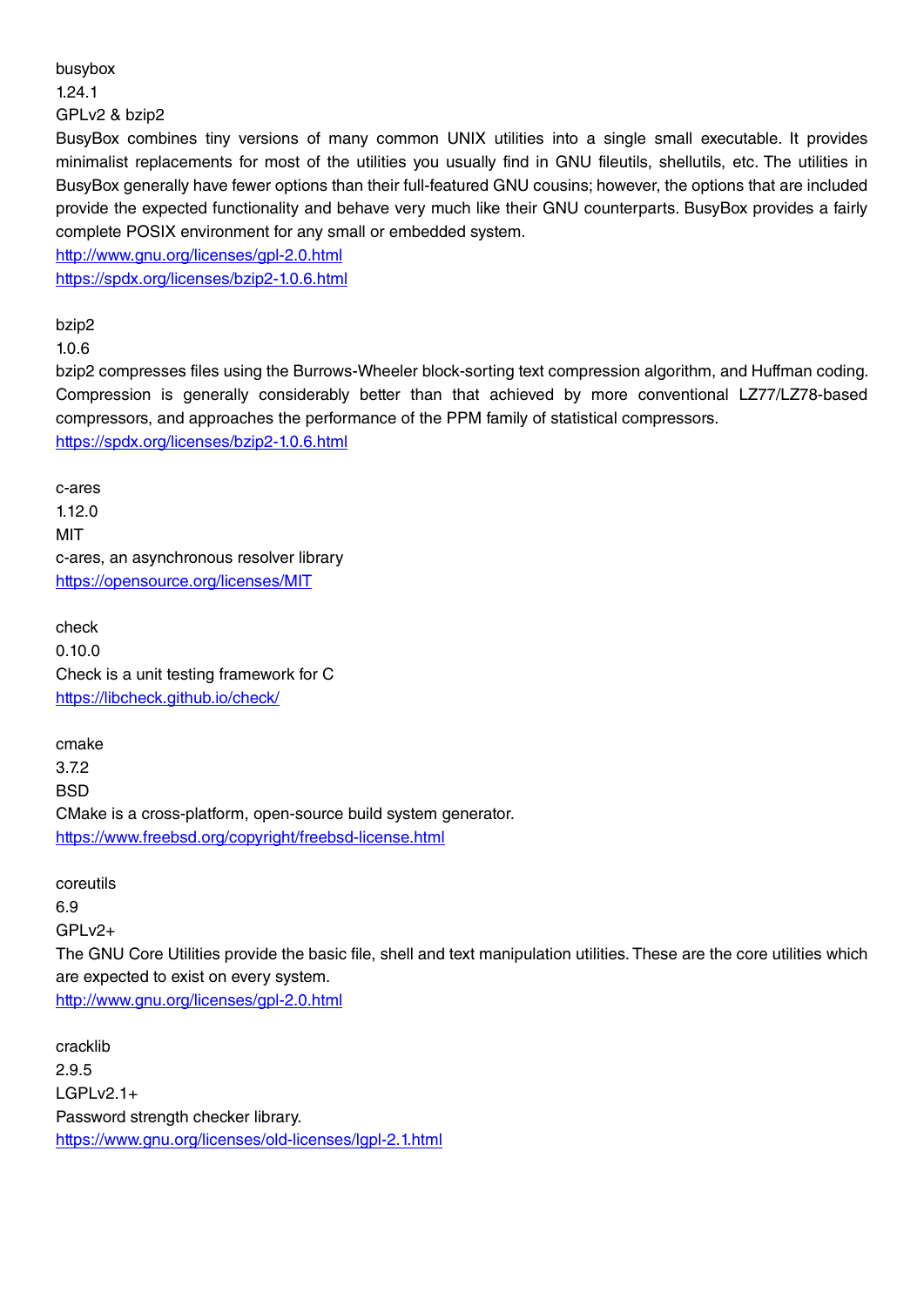cryptodev-linux 1.8 GPL<sub>v2</sub> A /dev/crypto device driver header file. <http://www.gnu.org/licenses/gpl-2.0.html>

curl 7.53.1 MIT Command line tool and library for client-side URL transfers. <https://opensource.org/licenses/MIT>

db 5.3.28 Sleepycat Berkeley Database v5. <https://www.oracle.com/database/technologies/related/berkeleydb.html>

dbus

1.10.14 AFL-2 | GPLv2+

D-Bus is a message bus system, a simple way for applications to talk to one another. In addition to interprocess communication, D-Bus helps coordinate process lifecycle; it makes it simple and reliable to code a single instance application or daemon, and to launch applications and daemons on demand when their services are needed. https://licenses.opensource.jp/AFL-2.0/AFL-2.0.html <http://www.gnu.org/licenses/gpl-2.0.html>

dhcp

4.3.5

ISC

DHCP (Dynamic Host Configuration Protocol) is a protocol which allows individual devices on an IP network to get their own network configuration information from a server. DHCP helps make it easier to administer devices. <https://www.isc.org/>

dhcpcd 6.11.3 BSD-2-Clause

dhcpcd runs on your machine and silently configures your computer to work on the attached networks without trouble and mostly without configuration.

<https://www.freebsd.org/copyright/freebsd-license.html>

dnsmasq 2.80 GPLv2 | GPLv3 Lightweight, easy to configure DNS forwarder and DHCP server. <http://www.gnu.org/licenses/gpl-2.0.html> <http://www.gnu.org/licenses/gpl-3.0.html>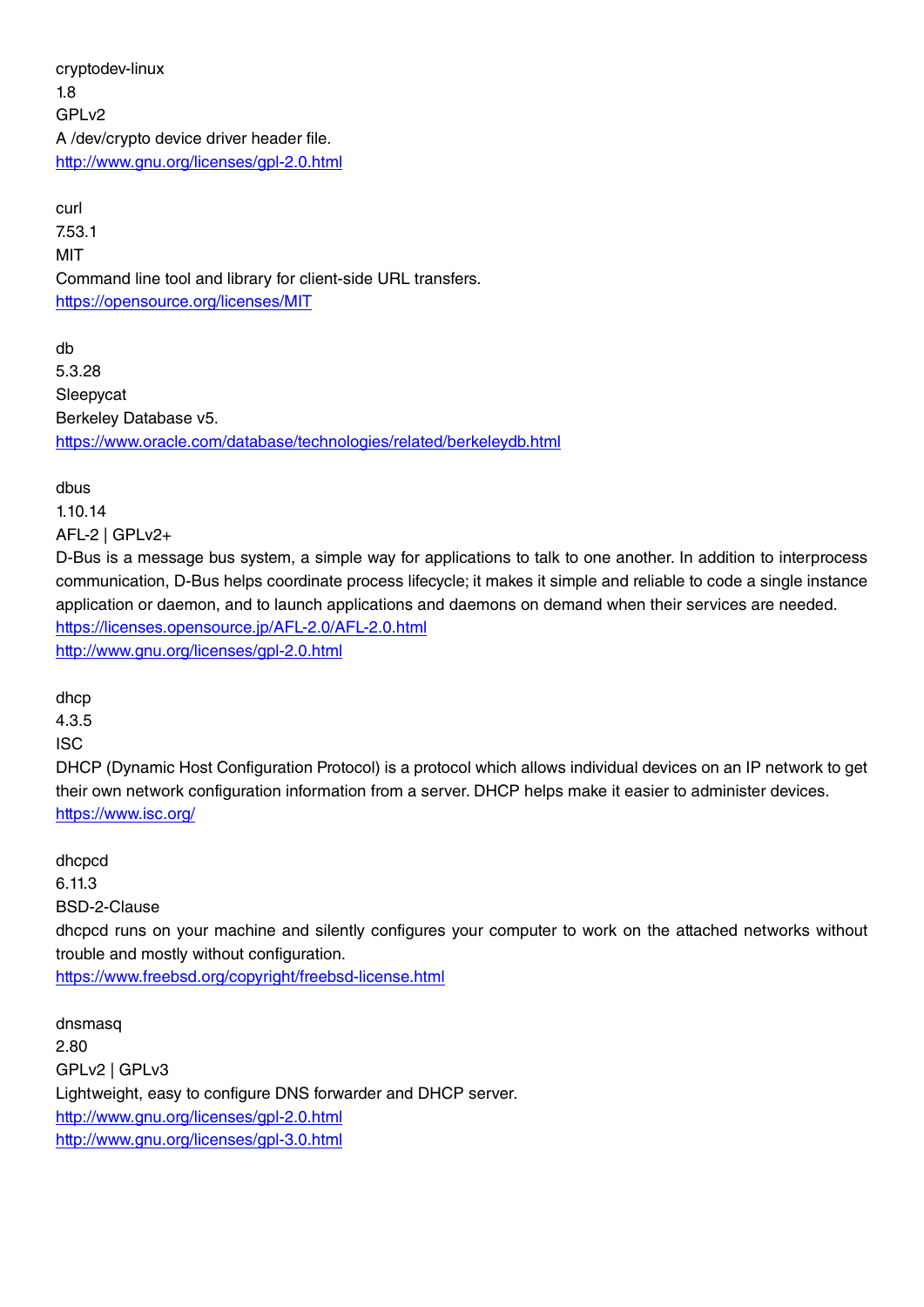e2fsprogs 1.43.4 GPLv2 & LGPLv2 & BSD & MIT The Ext2 Filesystem Utilities (e2fsprogs) contain all of the standard utilities for creating, fixing, configuring, and debugging ext2 filesystems. <http://www.gnu.org/licenses/gpl-2.0.html> <https://www.gnu.org/licenses/old-licenses/lgpl-2.0.html> <https://www.freebsd.org/copyright/freebsd-license.html> <https://opensource.org/licenses/MIT>

elfutils 0.168 GPLv2 | GPLv3 The elfutils project provides libraries and tools for ELF files and DWARF data. <http://www.gnu.org/licenses/gpl-2.0.html> <http://www.gnu.org/licenses/gpl-3.0.html>

2.2.0 MIT Expat is an XML parser library written in C. It is a stream-oriented parser in which an application registers handlers for things the parser might find in the XML document (like start tags) <https://opensource.org/licenses/MIT> faad2-xmms2 2.7 GPL-v2 mpeg4 and mpeg2/aac decoder <http://www.gnu.org/licenses/gpl-2.0.html>

expat

flex 2.6.0 **BSD** 

Ffmpeg 3.2.2 LGPLv2.1 FFmpeg codebase is mainly LGPL-licensed with optional components licensed under GPL. FFmpeg is a collection of libraries and tools to process multimedia content such as audio, video, subtitles and related metadata. <https://www.gnu.org/licenses/old-licenses/lgpl-2.1.html>

flac 1.3.2 GFDL-1.2 & GPLv2+ & LGPLv2.1+ & BSD FLAC stands for Free Lossless Audio Codec, a lossless audio compression format. <https://www.gnu.org/licenses/old-licenses/fdl-1.2.html> <http://www.gnu.org/licenses/gpl-2.0.html> <https://www.gnu.org/licenses/old-licenses/lgpl-2.1.html> <https://www.freebsd.org/copyright/freebsd-license.html>

Flex is a fast lexical analyser generator. Flex is a tool for generating programs that recognize lexical patterns in text. <https://www.freebsd.org/copyright/freebsd-license.html>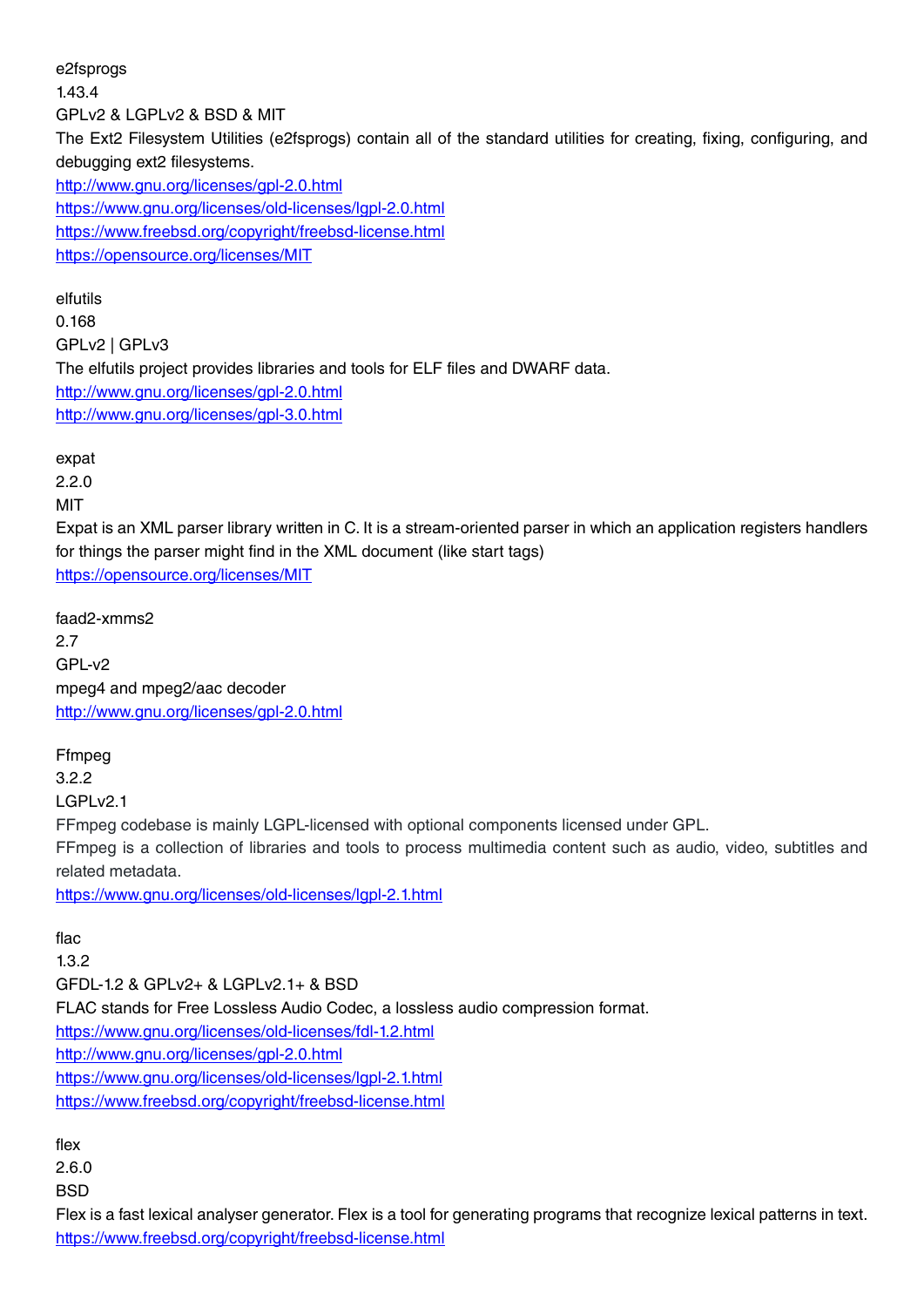fuse 2.9.4 GPLv2 & LGPLv2 FUSE (Filesystem in Userspace) is a simple interface for userspace programs to export a virtual filesystem to the Linux kernel. FUSE also aims to provide a secure method for non privileged users to create and mount their own filesystem implementations. <http://www.gnu.org/licenses/gpl-2.0.html> <https://www.gnu.org/licenses/old-licenses/lgpl-2.0.html>

gcc-runtime 6.3.0 GPL-3.0-with-GCC-exception Runtime libraries from GCC. <http://www.gnu.org/licenses/gpl-3.0.html>

gdbm 1.8.3  $GPIv2+$ Key/value database library with extensible hashing. <http://www.gnu.org/licenses/gpl-2.0.html>

gettext

0.19.8.1

GPLv2

GNU gettext is a set of tools that provides a framework to help other programs produce multi-lingual messages. These tools include a set of conventions about how programs should be written to support message catalogs, a directory and file naming organization for the message catalogs themselves, a runtime library supporting the retrieval of translated messages, and a few stand-alone programs to massage in various ways the sets of translatable and already translated strings.

<http://www.gnu.org/licenses/gpl-2.0.html>

glib

2.50.3 GPLv2 & LGPLv2.1 The GNU C Library is used as the system C library in most systems with the Linux kernel. <http://www.gnu.org/licenses/gpl-2.0.html> <https://www.gnu.org/licenses/old-licenses/lgpl-2.1.html>

gmp

6.1.2 GPLv2+ | LGPLv3+ GMP is a free library for arbitrary precision arithmetic, operating on signed integers, rational numbers, and floating point numbers <http://www.gnu.org/licenses/gpl-2.0.html> <https://www.gnu.org/licenses/lgpl-3.0.html>

gnutls 3.5.9 GPLv3+ & LGPLv2.1+ GNU Transport Layer Security Library. <http://www.gnu.org/licenses/gpl-3.0.html> <https://www.gnu.org/licenses/old-licenses/lgpl-2.1.html>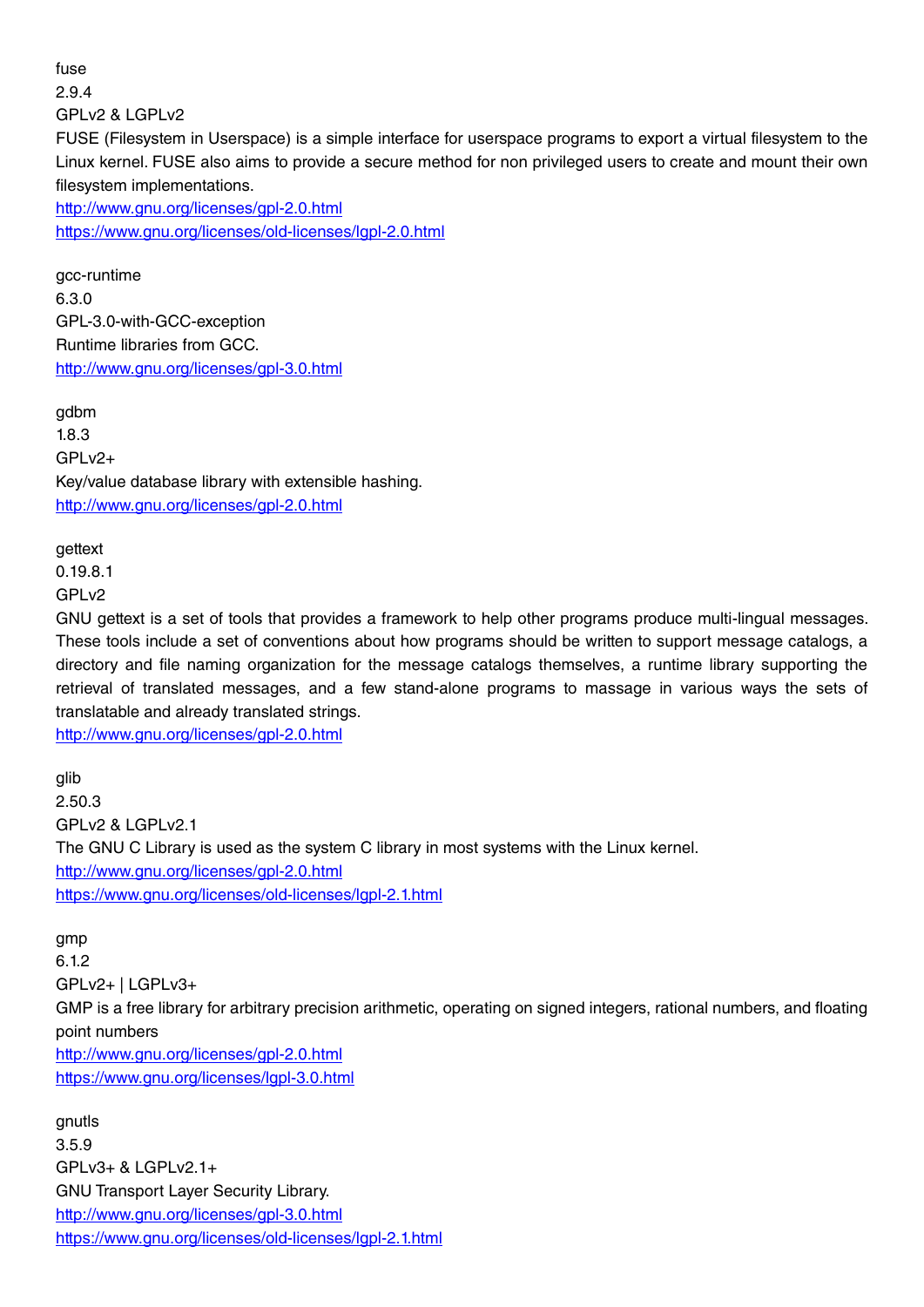GObject Introspection 1.50.0 LGPLv2+ & GPLv2+ <https://www.gnu.org/licenses/old-licenses/lgpl-2.0.html> <http://www.gnu.org/licenses/gpl-2.0.html>

gperf 3.0.4 GPLv3 generates perfect hash functions for sets of key words. <http://www.gnu.org/licenses/gpl-3.0.html>

gpgme 1.8.0 GPLv2 a C language library that allows to add support for cryptography to a program. <http://www.gnu.org/licenses/gpl-2.0.html>

gtk-doc 1.25 GPLv2 GTK-Doc is used to document C code. <http://www.gnu.org/licenses/gpl-2.0.html>

hostapd 2.6 GPLv2 | BSD User space daemon for extended IEEE 802.11 management. <http://www.gnu.org/licenses/gpl-2.0.html> <https://www.freebsd.org/copyright/freebsd-license.html>

iniparse 0.4 MIT iniparse is a INI parser for Python <https://opensource.org/licenses/MIT>

intltool-0.51.0 0.51.0 GPLv2 <http://www.gnu.org/licenses/gpl-2.0.html>

iptables 1.6.1 GPLv2+ iptables is the userspace command line program used to configure and control network packet filtering code in Linux. <http://www.gnu.org/licenses/gpl-2.0.html>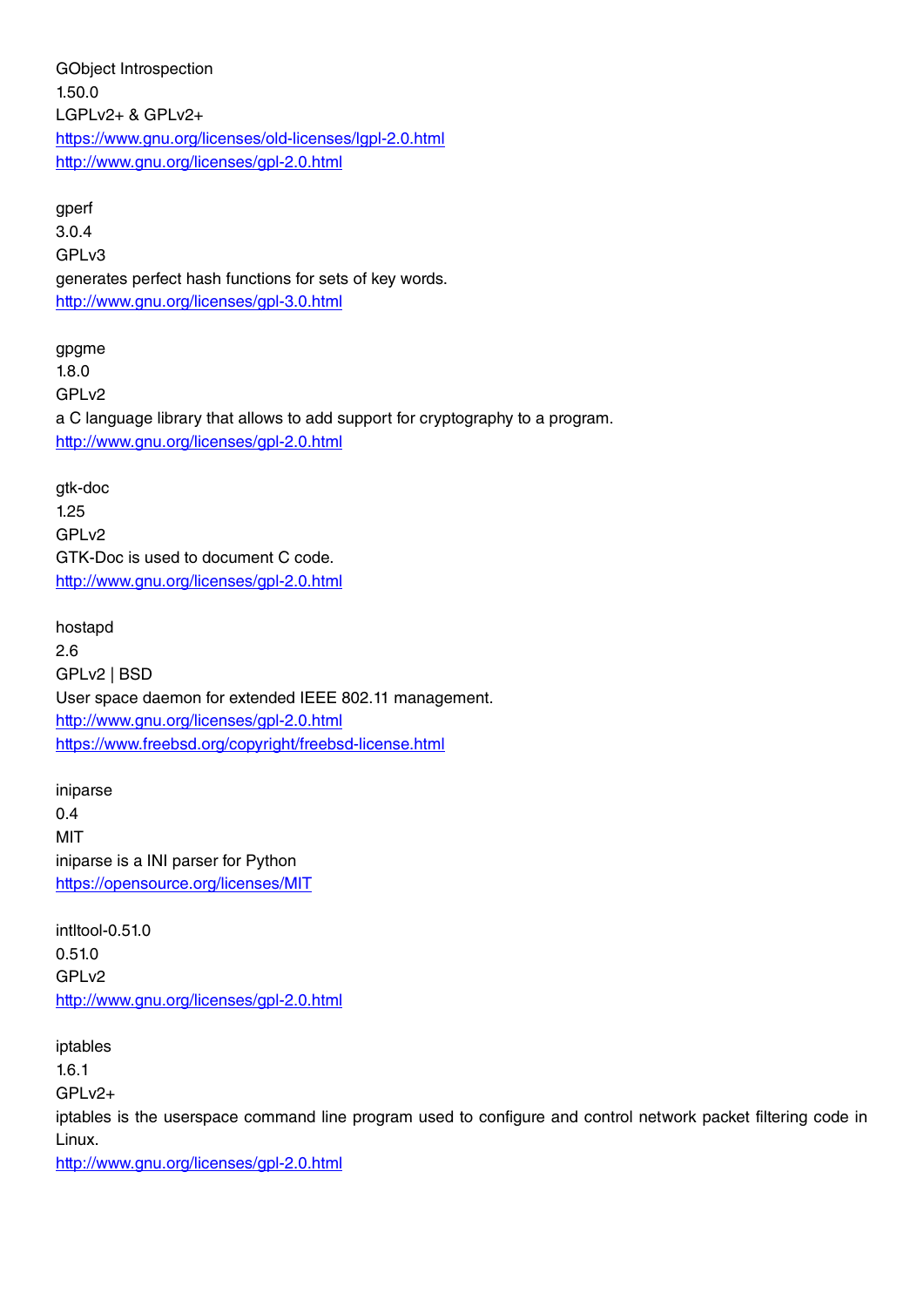jansson 2.9 MIT is a C library for encoding, decoding and manipulating JSON data. <https://opensource.org/licenses/MIT>

libarchive 3.2.2 **BSD** Multi-format archive and compression library <https://www.freebsd.org/copyright/freebsd-license.html>

libassuan 2.4.3 LGPLv2.1+ <https://www.gnu.org/licenses/old-licenses/lgpl-2.1.html>

libcap 2.25 BSD | GPLv2 Library for getting/setting POSIX.1e capabilities. <http://www.gnu.org/licenses/gpl-2.0.html> <https://www.freebsd.org/copyright/freebsd-license.html>

libcgroup 0.41 LGPLv2.1 libcgroup is a library that abstracts the control group file system in Linux. Control groups allow you to limit, account and isolate resource usage (CPU, memory, disk I/O, etc.) of groups of processes. <https://www.gnu.org/licenses/old-licenses/lgpl-2.1.html>

libdrm 2.4.75

MIT

The runtime library for accessing the kernel DRM services. DRM stands for Direct Rendering Manager, which is the kernel portion of the Direct Rendering Infrastructure(DRI). DRI is required for many hardware accelerated OpenGL drivers.

<https://opensource.org/licenses/MIT>

libevent 2.0.22 **BSD** An asynchronous event notification library. <https://www.freebsd.org/copyright/freebsd-license.html>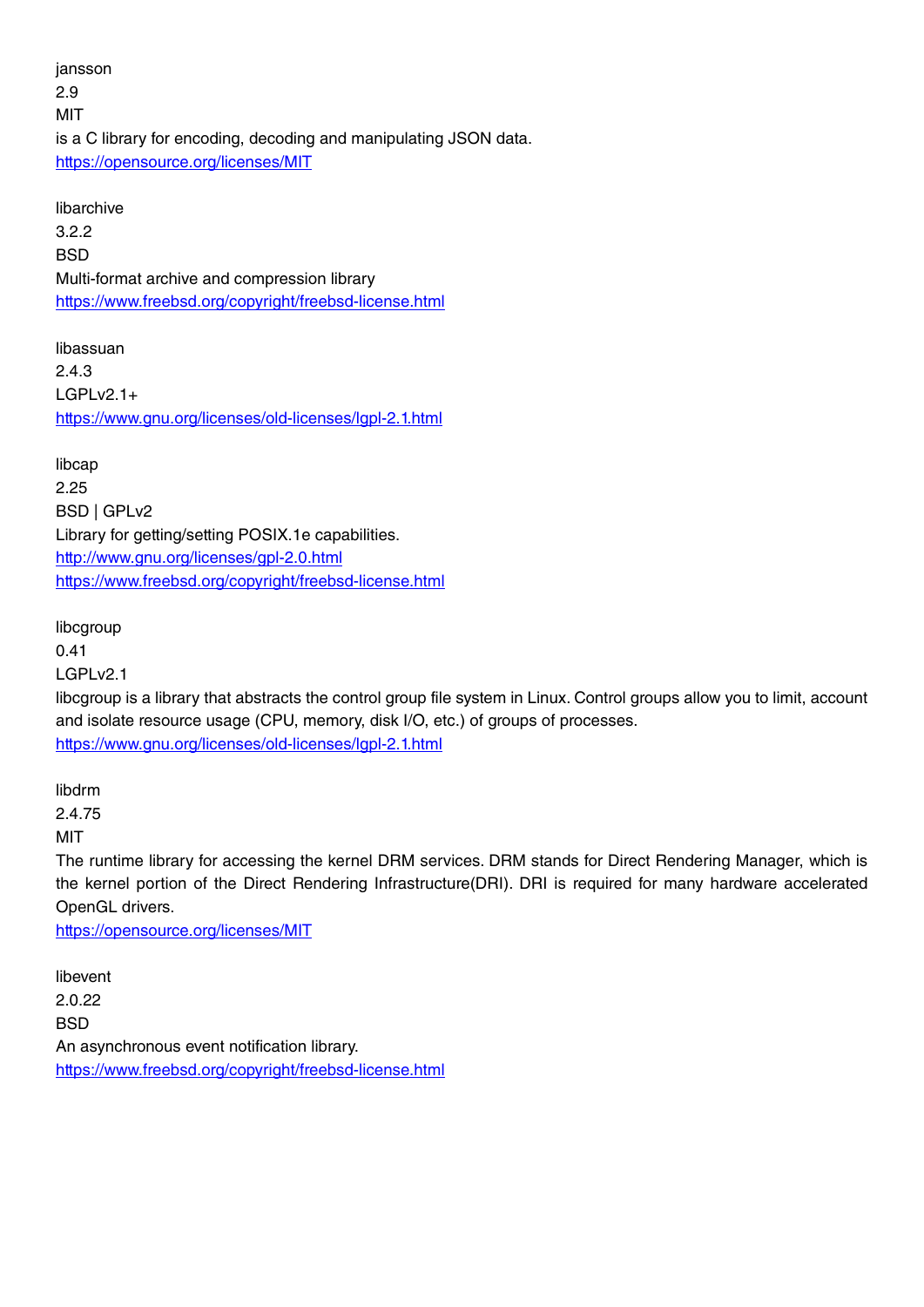libffi 3.2.1

MIT

The `libffi' library provides a portable, high level programming interface to various calling conventions. This allows a programmer to call any function specified by a call interface description at run time. FFI stands for Foreign Function Interface. A foreign function interface is the popular name for the interface that allows code written in one language to call code written in another language. The `libffi' library really only provides the lowest, machine dependent layer of a fully featured foreign function interface. A layer must exist above `libffi' that handles type conversions for values passed between the two languages.

<https://opensource.org/licenses/MIT>

libgcrypt 1.7.6 GPLv2+ & LGPLv2.1+ & GPLv3+ General purpose cryptographic library based on the code from GnuPG. <http://www.gnu.org/licenses/gpl-2.0.html> <https://www.gnu.org/licenses/old-licenses/lgpl-2.1.html> <http://www.gnu.org/licenses/gpl-3.0.html>

libgpg-error 1.26 GPLv2+ & LGPLv2.1+ Small library that defines common error values for all GnuPG components. <http://www.gnu.org/licenses/gpl-2.0.html> <https://www.gnu.org/licenses/old-licenses/lgpl-2.1.html>

libidn

1.33 (LGPLv2.1+ | LGPLv3) & GPLv3+ Implementation of the Stringprep, Punycode and IDNA specifications defined by the IETF Internationalized Domain Names (IDN) working group. <https://www.gnu.org/licenses/old-licenses/lgpl-2.1.html> <https://www.gnu.org/licenses/lgpl-3.0.html> <http://www.gnu.org/licenses/gpl-3.0.html>

Libmad 0.15.1  $GPIv2+$ libmad - MPEG audio decoder library <http://www.gnu.org/licenses/gpl-2.0.html>

libnl 3.2.29 LGPLv2.1 A library for applications dealing with netlink sockets. <https://www.gnu.org/licenses/old-licenses/lgpl-2.1.html>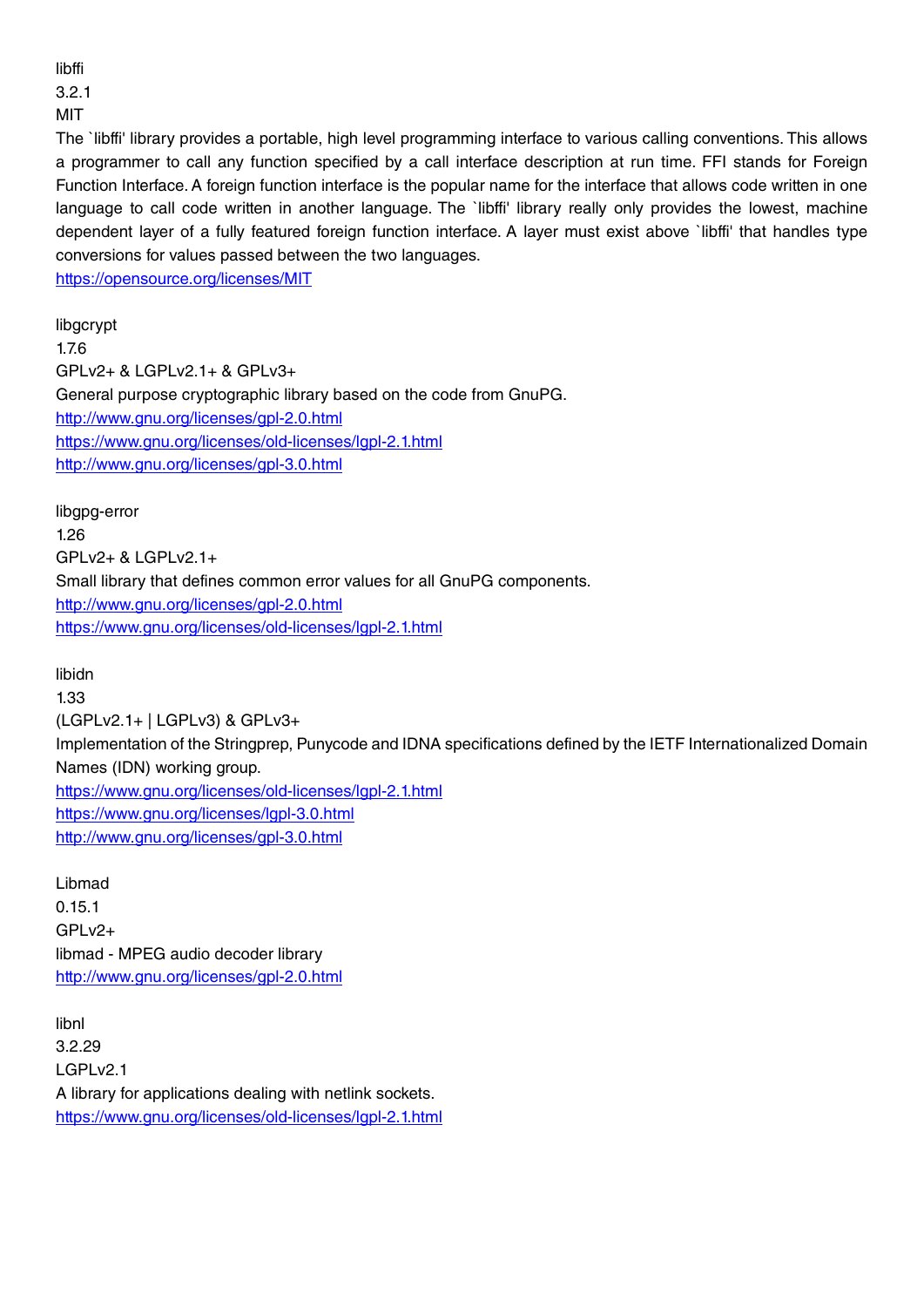## libogg

1.3.2

**BSD** 

libogg is the bitstream and framing library for the Ogg project. It provides functions which are necessary to codec libraries like libvorbis.

<https://www.freebsd.org/copyright/freebsd-license.html>

libpcap

1.8.1

**BSD** 

Libpcap provides a portable framework for low-level network monitoring. Libpcap can provide network statistics collection, security monitoring and network debugging. <https://www.freebsd.org/copyright/freebsd-license.html>

libpciaccess

0.13.4

MIT

libpciaccess provides functionality for X to access the PCI bus and devices in a platform-independent way. <https://opensource.org/licenses/MIT>

libpng-1.6.28 1.6.28 PNG Reference Library License version 2 <http://www.libpng.org/pub/png/src/libpng-LICENSE.txt>

libpthread-stubs 0.3 MIT This library provides weak aliases for pthread functions not provided in libc or otherwise available by default. <https://opensource.org/licenses/MIT>

libsamplerate0 0.1.9 BSD-2-Clause Audio Sample Rate Conversion library. <https://www.freebsd.org/copyright/freebsd-license.html>

libsndfile1 1.0.27 LGPLv2.1 Audio format Conversion library. <https://www.gnu.org/licenses/old-licenses/lgpl-2.1.html>

libtheora 1.1.1 **BSD** publicly released video codec <https://www.freebsd.org/copyright/freebsd-license.html>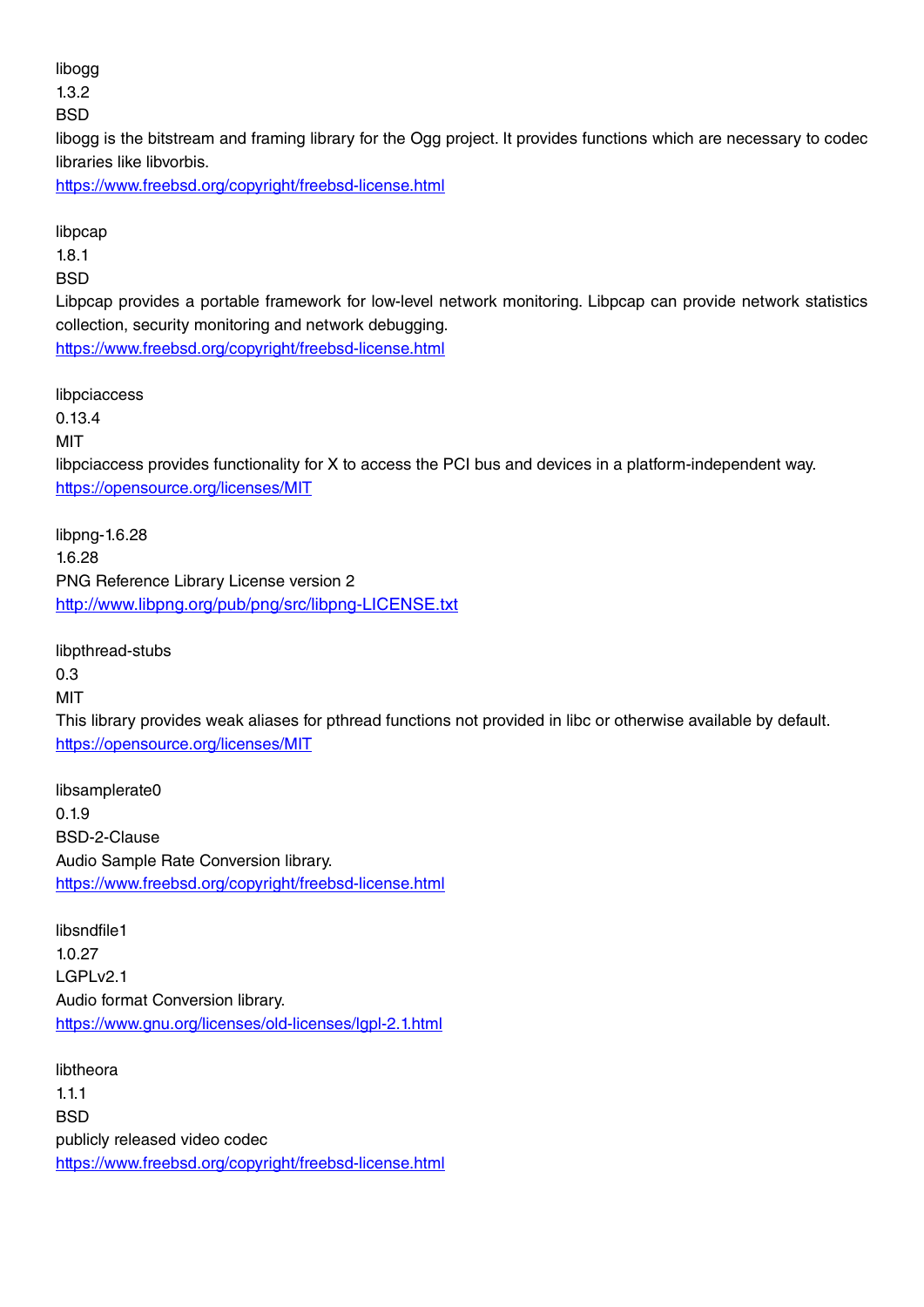libtool 2.4.6 GPL<sub>v2</sub> <http://www.gnu.org/licenses/gpl-2.0.html>

libunistring 0.9.7 LGPLv3+ | GPLv2

Text files are nowadays usually encoded in Unicode, and may consist of very different scripts from Latin letters to Chinese Hanzi with many kinds of special characters accents, right-to-left writing marks, hyphens, Roman numbers, and much more. But the POSIX platform APIs for text do not contain adequate functions for dealing with particular properties of many Unicode characters. In fact, the POSIX APIs for text have several assumptions at their base which don't hold for Unicode text. This library provides functions for manipulating Unicode strings and for manipulating C strings according to the Unicode standard. This package contains documentation. <https://www.gnu.org/licenses/lgpl-3.0.html> <http://www.gnu.org/licenses/gpl-2.0.html>

libvorbis 1.3.5 **BSD** Ogg Vorbis is a high-quality lossy audio codec that is free of intellectual property restrictions. libvorbis is the main vorbis codec library. <https://www.freebsd.org/copyright/freebsd-license.html>

libxml2-2.9.4 2.9.4 MIT Libxml2 is the XML C parser <https://opensource.org/licenses/MIT>

linux-libc-headers 4.10 GPLv2 Sanitized set of kernel headers for the C library's use. <http://www.gnu.org/licenses/gpl-2.0.html>

Linux-PAM 1.3.0 GPL<sub>v2</sub> <http://www.gnu.org/licenses/gpl-2.0.html>

live555 2012.02.04 LGPL-3.0 license This code forms a set of C++ libraries for multimedia streaming, using open standard protocols <https://www.gnu.org/licenses/lgpl-3.0.html>

lzo 2.09 GPLv2+ Lossless data compression library. <http://www.gnu.org/licenses/gpl-2.0.html>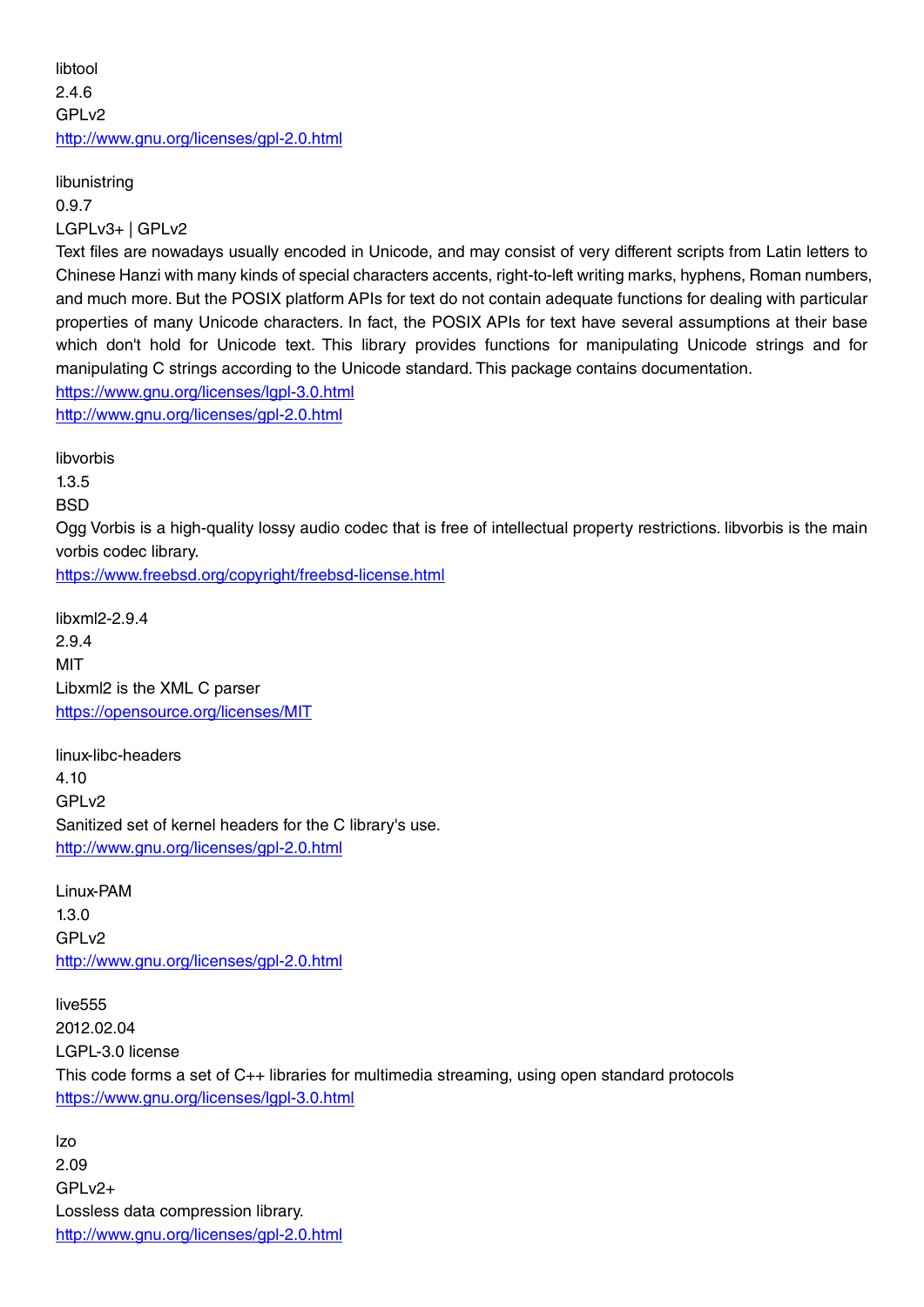lzop-1.03 1.03 GPL<sub>v2</sub> a very fast file compressor <http://www.gnu.org/licenses/gpl-2.0.html>

m4 1.4.18 GPLv2

GNU m4 is an implementation of the traditional Unix macro processor. It is mostly SVR4 compatible although it has some extensions (for example, handling more than 9 positional parameters to macros). GNU M4 also has builtin functions for including files, running shell commands, doing arithmetic, etc.

<http://www.gnu.org/licenses/gpl-2.0.html>

mDNSResponder 320.10.80 Apache The mDNSResponder project is a component of Bonjour <http://www.apache.org/licenses/LICENSE-2.0>

mpc 1.0.3 GPLv3 <http://www.gnu.org/licenses/gpl-3.0.html>

mpfr 3.1.5 GPLv3 [http://www.gnu.org/licenses/gpl-3.0.html](http://www.gnu.org/licenses/gpl-2.0.html)

netbase 5.4 GPLv2 This package provides the necessary infrastructure for basic TCP/IP based networking <http://www.gnu.org/licenses/gpl-2.0.html>

nettle 3.3 LGPLv3+ | GPLv2+ A low level cryptographic library. <https://www.gnu.org/licenses/lgpl-3.0.html> <http://www.gnu.org/licenses/gpl-2.0.html>

nghttp2 1.26.0 **MIT** This is an implementation of the Hypertext Transfer Protocol version 2 in C <https://opensource.org/licenses/MIT>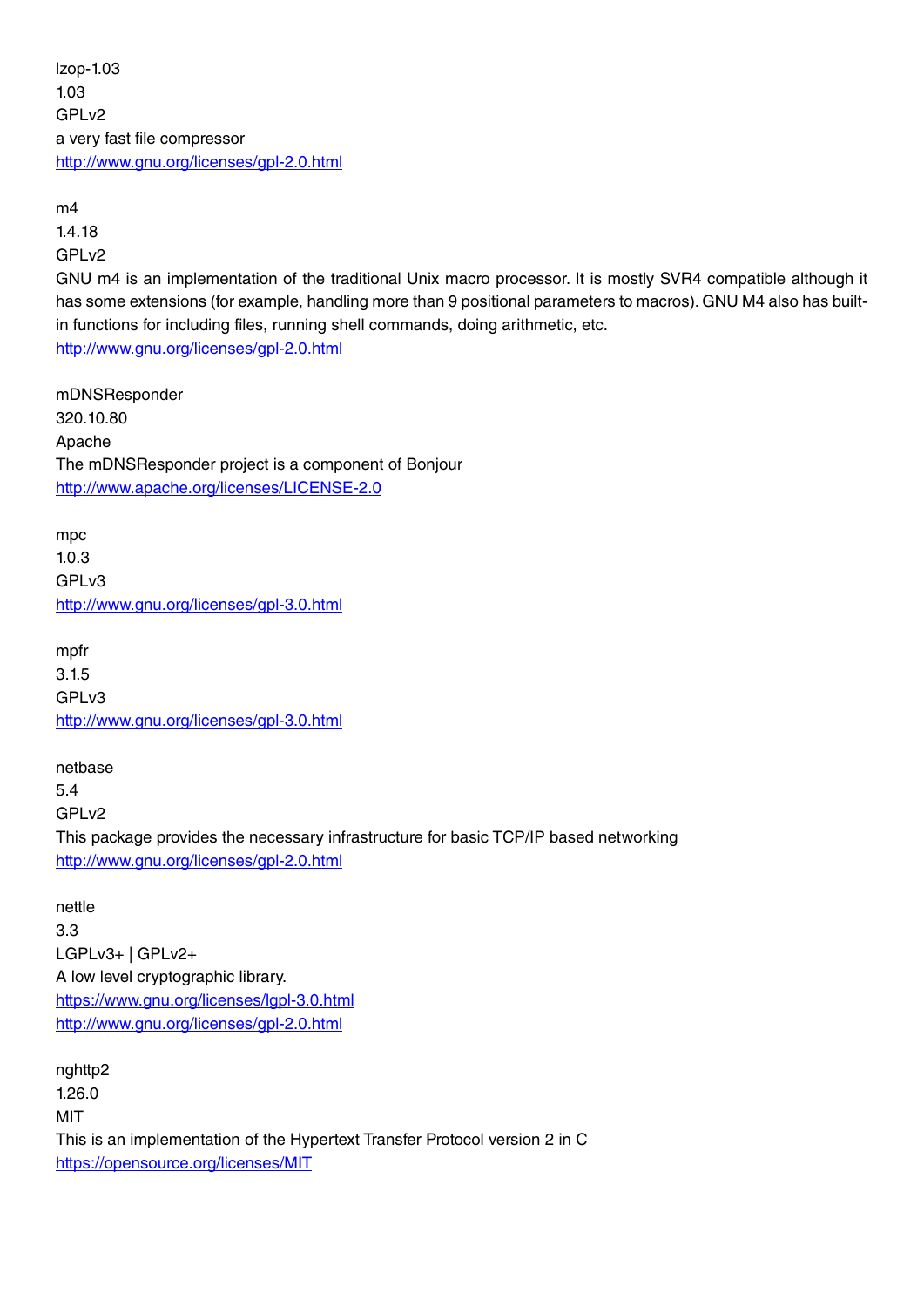nspr 4.13.1 Mozilla Public License Version 2.0 <http://mozilla.org/MPL/2.0/>

nss 3.28.1 Mozilla Public License Version 2.0 <http://mozilla.org/MPL/2.0/>

ntp 4.2.8p10 NTP

The Network Time Protocol (NTP) is used to synchronize the time of a computer client or server to another server or reference time source, such as a radio or satellite receiver or modem. [https://www.eecis.udel.edu/~mills/ntp/html/copyright.html](https://www.eecis.udel.edu/%7Emills/ntp/html/copyright.html)

openssl 1.0.2k openssl Secure Socket Layer (SSL) binary and related cryptographic tools. <https://www.openssl.org/>

opkg 0.3.4 GPLv2 Opkg is a lightweight package management system based on Ipkg. <http://www.gnu.org/licenses/gpl-2.0.html>

pcre 8.4.0 **BSD** Perl-compatible regular expression library <https://www.freebsd.org/copyright/freebsd-license.html>

perl 5.24.1 Artistic-1.0 | GPL-1.0+ Perl scripting language. <http://www.perl.org/> <https://www.gnu.org/licenses/old-licenses/gpl-1.0.html>

pigz 2.3.4 Pigz license pigz, which stands for Parallel Implementation of GZip <http://zlib.net/pigz/> <https://github.com/madler/pigz/blob/master/README>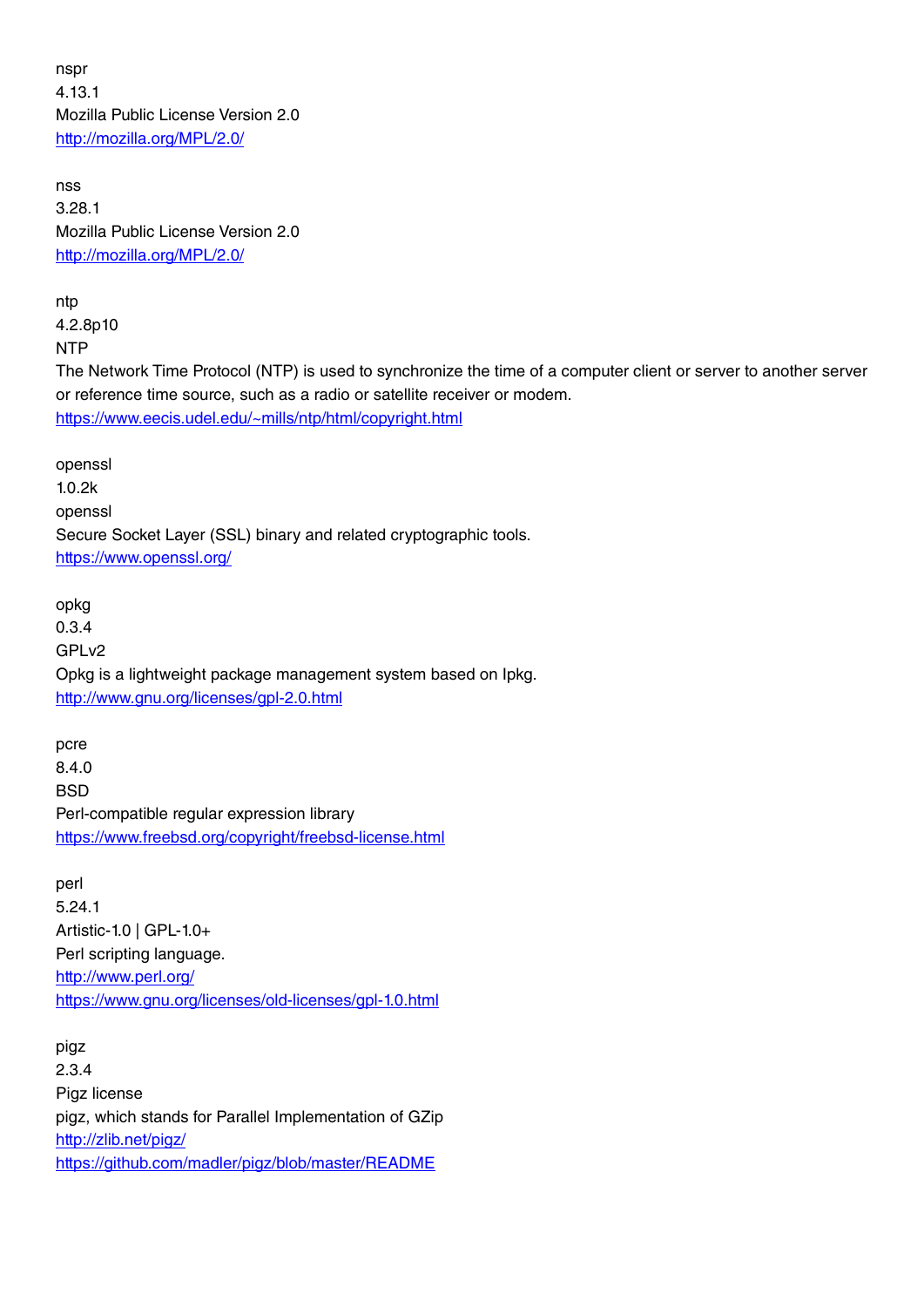pixman 0.34.0 MIT Pixman is a library that provides low-level pixel manipulation feature <https://opensource.org/licenses/MIT>

platform-tools 26.0.2 Apache-2.0 <http://www.apache.org/licenses/LICENSE-2.0>

popt 1.16 GNU Free Documentation License command line option parsing library <https://static.fsf.org/nosvn/directory/fdl-1.3-standalone.html>

pseudo 1.8.2 an analogue to sudo LGPLv2.1 <https://www.gnu.org/licenses/old-licenses/lgpl-2.1.html>

pygpgme 0.3 LGPLv2 A Python binding for the gpgme library <https://www.gnu.org/licenses/old-licenses/lgpl-2.0.html>

python 2.7.13 PSFv2 The Python Programming Language. <https://www.python.org/>

python3 3.5.2 PSFv2 The Python Programming Language. <https://www.python.org/>

qemu 2.8.0 GPLv2 QEMU is a generic and open source machine & userspace emulator and virtualizer. <http://www.gnu.org/licenses/gpl-2.0.html>

quilt 0.65 GPLv2 <http://www.gnu.org/licenses/gpl-2.0.html>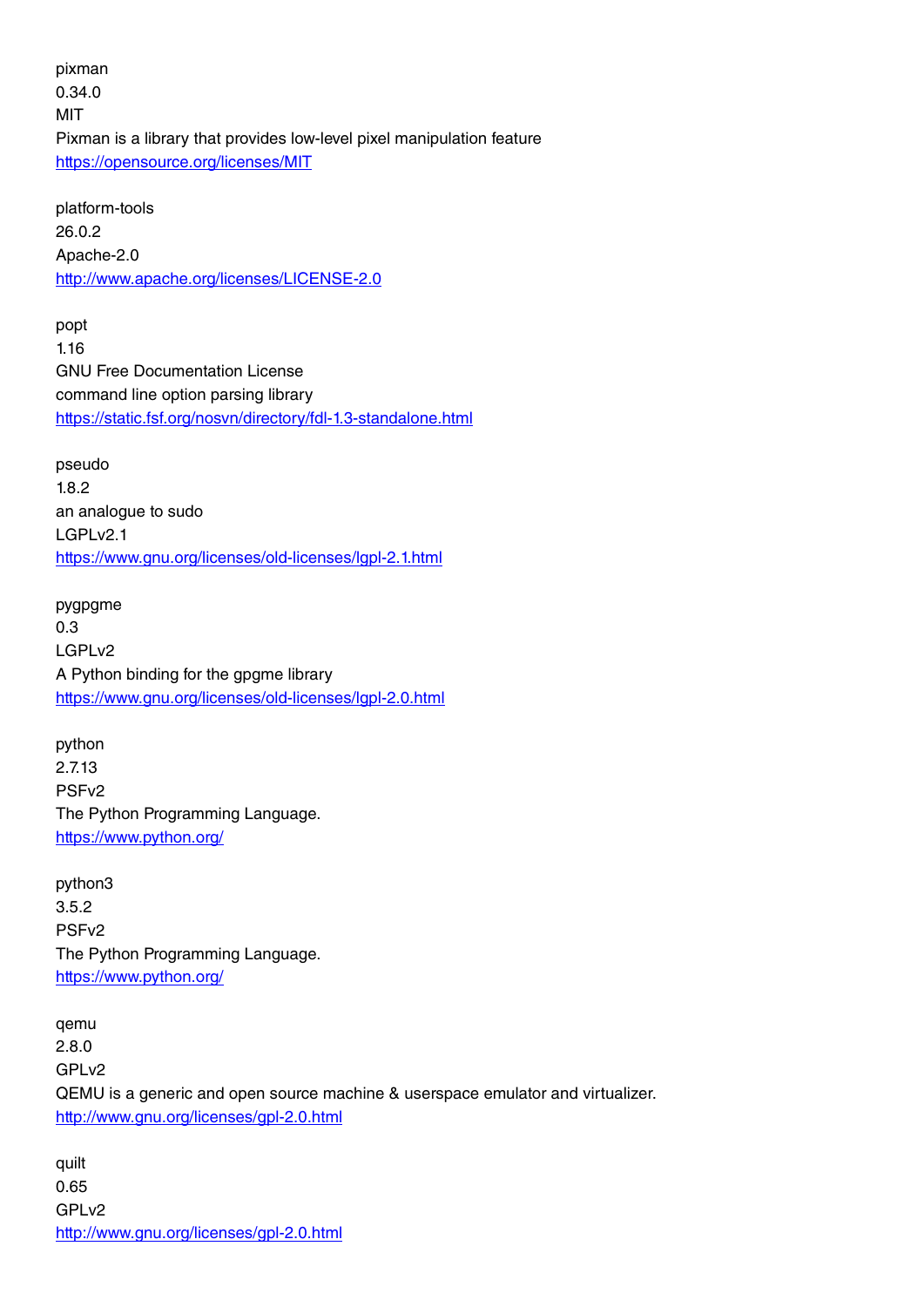readline

7.0

GPLv2+

The GNU Readline library provides a set of functions for use by applications that allow users to edit command lines as they are typed in. Both Emacs and vi editing modes are available. The Readline library includes additional functions to maintain a list of previously-entered command lines, to recall and perhaps reedit those lines, and perform csh-like history expansion on previous commands.

<http://www.gnu.org/licenses/gpl-2.0.html>

rsync-3.1.2 3.1.2 GPLv3 Rsync is a fast and extraordinarily versatile file copying tool for both remote and local files. <http://www.gnu.org/licenses/gpl-3.0.html>

setuptools 32.1.1 MIT <https://opensource.org/licenses/MIT>

shadow 4.2.1 BSD | Artistic-1.0 Tools to change and administer password and group data. <https://www.freebsd.org/copyright/freebsd-license.html> <https://opensource.org/licenses/Artistic-1.0>

shadow-securetty 4.2.1 **MIT** Provider of the machine specific securetty file. <https://opensource.org/licenses/MIT>

shadow-sysroot 4.2.1 BSD | Artistic-1.0 Shadow utils requirements for useradd.bbclass. <https://www.freebsd.org/copyright/freebsd-license.html> <https://opensource.org/licenses/Artistic-1.0>

six 1.10.0 MIT Copyright (c) 2010-2015 Benjamin Peterson It provides utility functions for smoothing over the differences between the Python versions with the goal of writing Python code that is compatible on both Python versions.

<https://opensource.org/licenses/MIT>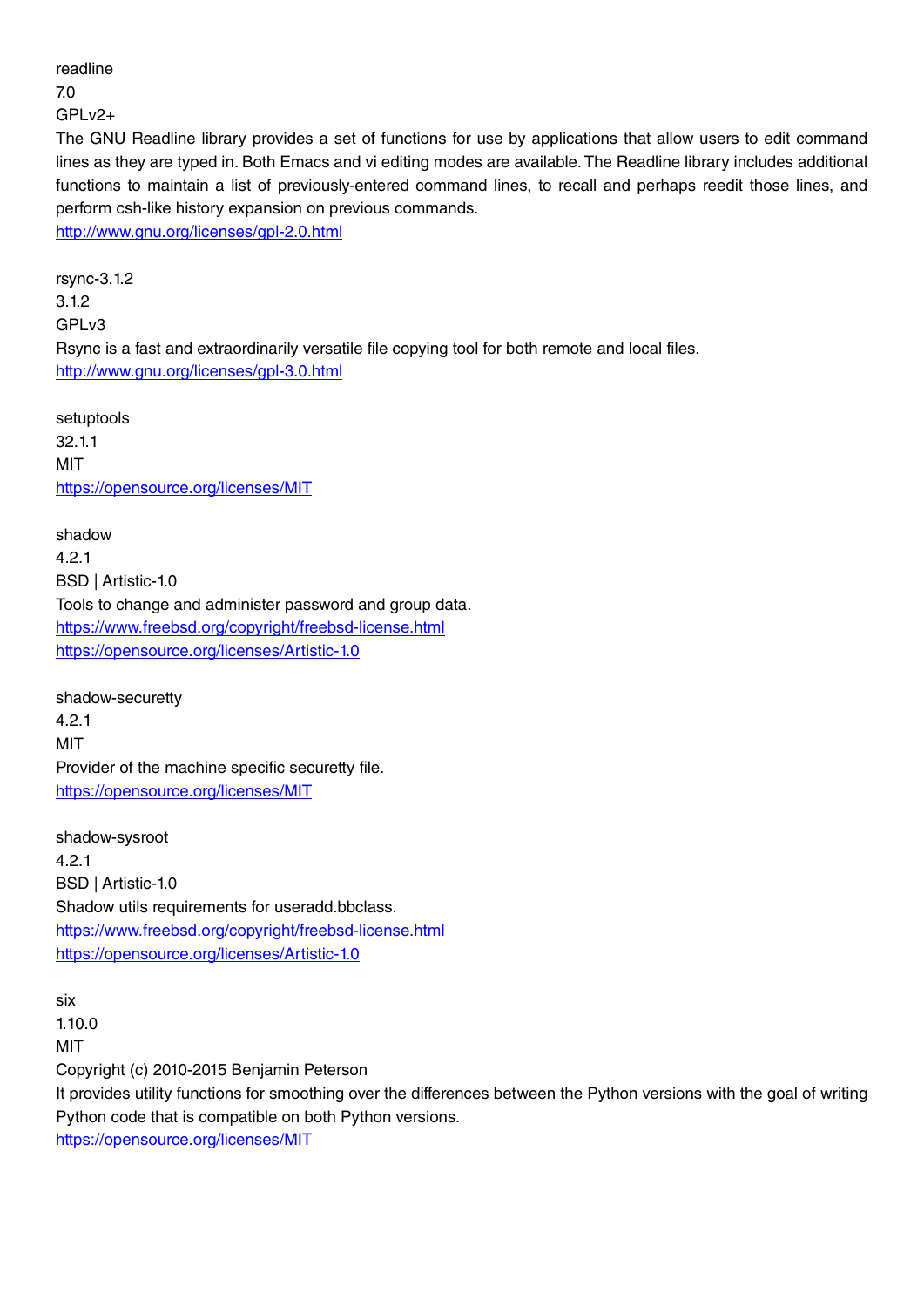sqlite3 3.17.0 **PD** Embeddable SQL database engine. <https://www.sqlite.org/copyright.html>

swig 3.0.12 GPL<sub>v3</sub> Simplified Wrapper and Interface Generator <http://www.gnu.org/licenses/gpl-3.0.html>

tcpdump 4.9.0 **BSD** A sophisticated network protocol analyzer. <https://www.freebsd.org/copyright/freebsd-license.html>

unifdef 2.11 **BSD** <https://www.freebsd.org/copyright/freebsd-license.html>

unzip60 6.0 Info-ZIP license <http://infozip.sourceforge.net/license.html>

util-linux 2.29.1 GPLv2+ & LGPLv2.1+ & BSD Util-linux includes a suite of basic system administration utilities commonly found on most Linux systems. Some of the more important utilities include disk partitioning, kernel message management, filesystem creation, and system

login. <http://www.gnu.org/licenses/gpl-2.0.html> <https://www.gnu.org/licenses/old-licenses/lgpl-2.1.html> <https://www.freebsd.org/copyright/freebsd-license.html>

util-macros 1.19.1 MIT M4 autotools macros used by various X.org programs. <https://opensource.org/licenses/MIT>

Waet 1.20 GPLv2+ GNU Wget is a free software package for retrieving files using HTTP, HTTPS, FTP and FTPS the most widely-used Internet protocols. <http://www.gnu.org/licenses/gpl-2.0.html>